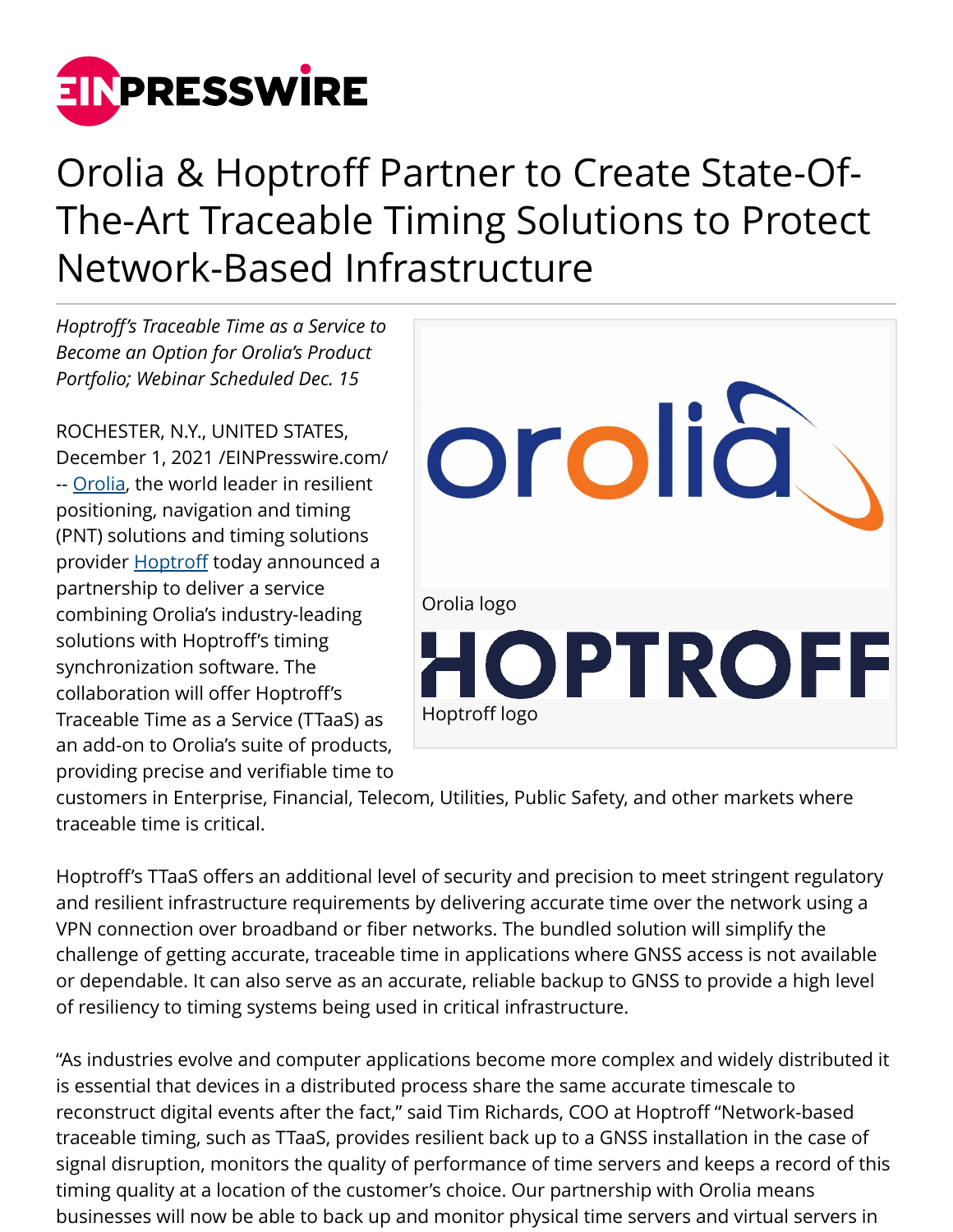æ

The partnership with Hoptroff aligns with Orolia's resilient PNT strategy by providing a wireline solution to augment its space-based PNT solutions."

> *Jeremy Onyan, Orolia's Director of Time Sensitive Networks*

the cloud, so they can be sure they share the same accurate timescale, and they have the records to prove it."

"The partnership with Hoptroff aligns with Orolia's resilient PNT strategy by providing a wireline solution to augment its space-based PNT solutions," said Jeremy Onyan, Orolia's Director of Time Sensitive Networks. "It allows us to further simplify the challenge customers face when building a highly resilient timing solution. By combining Orolia's antijamming and spoofing solutions, high-performance GNSSbased timing products, alternative signals like STL, a local high-quality oscillator, and now a wireline-based Traceable

Time as a Service, we have one of the most robust portfolios of resilient PNT solutions in the market. And with the recent acquisition of Seven Solutions, we are well-positioned to extend our capabilities into high accuracy time distribution."

Orolia recently announced a definitive agreement to acquire Seven Solutions (7S), a global innovator in White Rabbit sub-nanosecond time transfer and synchronization technology. "With the capability to distribute time with little to no accuracy loss, Orolia's customers using Hoptroff's Traceable Time as a Service or other time references such as GNSS can extend that time to other parts of their networks and create a high level of resiliency against potential outages," Onyan added.

## Webinar Scheduled

Orolia and Hoptroff will host a joint webinar to discuss the partnership and new resiliency options for customers on Dec. 15 at 12:00 p.m. EST. To register, please visit: <https://www.orolia.com/event/traceable-time-package-launch/>

## About□Hoptroff□

An innovator in the timing industry, Hoptroff focuses on developing resilient network solutions. By incorporating a single time feed from GPS, DGLONASS and DBeidou, as well as from grandmaster clocks in London, New York and Japan, Hoptroff can deliver traceable UTC to any data center in the world. [www.hoptroff.com](http://www.hoptroff.com) I

## About Orolia

Celebrating its 15th anniversary, Orolia is the world leader in Resilient Positioning, Navigation and Timing (R-PNT) solutions that improve the reliability, performance and safety of critical, remote or high-risk operations, even in GPS denied environments. Orolia provides virtually failsafe GPS/GNSS and PNT solutions for military and commercial applications worldwide. [www.orolia.com](http://www.orolia.com)

## Charles Jones